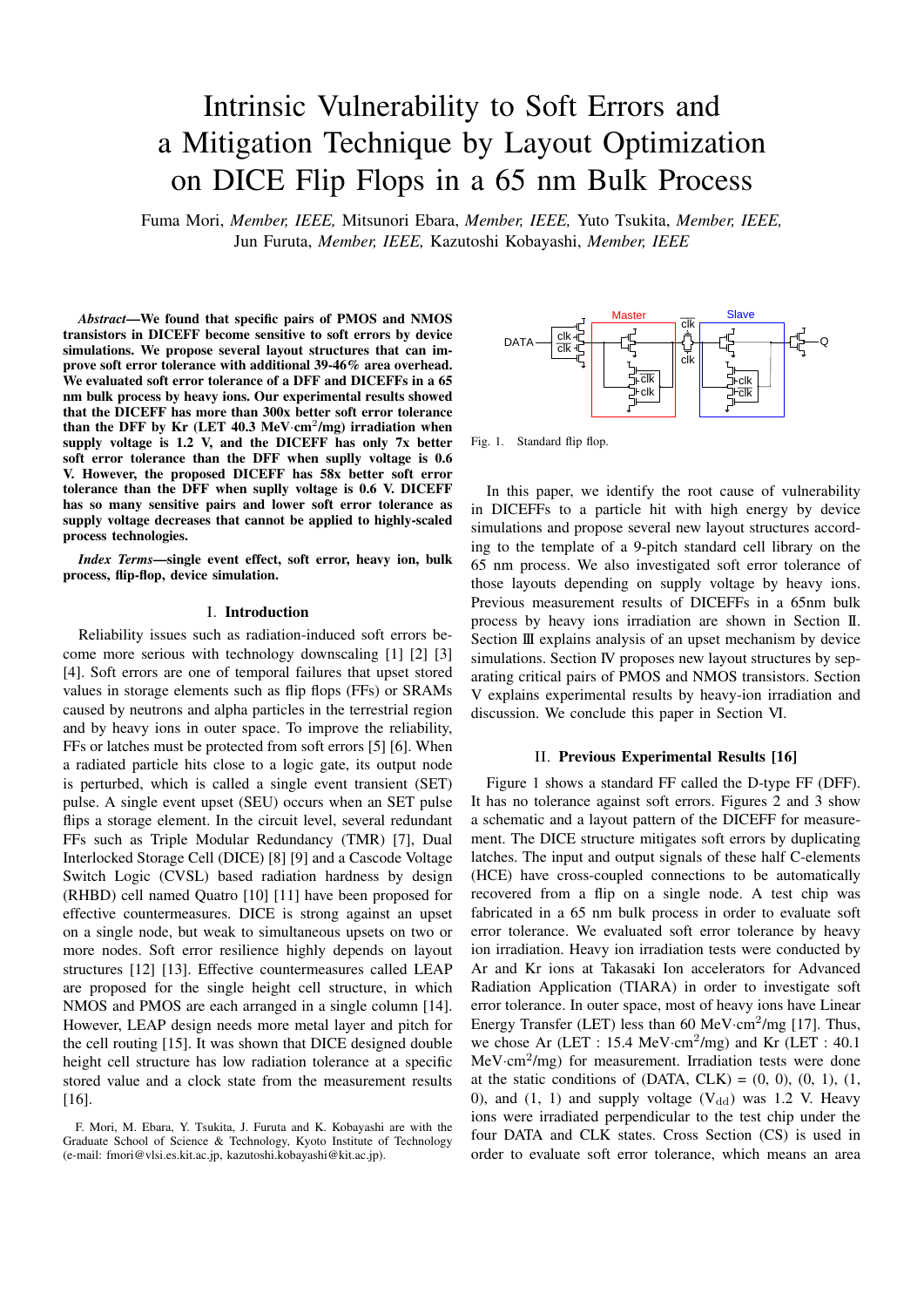

Fig. 2. Dual interlocked storage cell flip flop (DICEFF) for measurement in 2019 [16].



Fig. 3. Simplified layout structure of DICEFF for measurement in 2019 [16].

of upsets when a particle passes through a circuit block. Soft error tolerance becomes stronger if CS becomes smaller [18].

Figure 4 shows the experimental results of the CSs by Kr irradiation with error bars of 95% confidence. Note that there was no error in DICEFF by Ar irradiation. The average CS of DICEFF is  $1/167$  as big as that of DFF. At (DATA, CLK) = (0, 0), CS of DICEFF is only 1/7 as big as that of DFF. The DICEFF has errors only at  $(DATA, CLK) = (0, 0)$ . On the other conditions, the DICEFF has no error. The DFF has almost equivalent error rates at all four static conditions. The layout structure of the DICEFF is optimized in order to place critical transistors as far apart as possible. Therefore, in contrast to the DICEFF, which we used in the experiment has a fatal unknown factor of the weakness to soft errors at  $(DATA, CLK) = (0,$ 0).

In addition, we examined soft-error tolerance depending on  $V_{dd}$  when (DATA, CLK) = (0, 1). We chose this state because the number of errors at the condition is the largest of all. Experiments were carried out at  $V_{dd} = 0.6$  V, 0.8 V and 1.0 V by Kr irradiation. Figure 5 shows the experimental CSs depending on  $V_{dd}$  by Kr with error bars of 95% confidence.



Fig. 4. Experimental results of the CSs by Kr irradiation (There is no error in DICEFF by Ar irradiation).



Fig. 5. Experimental results of the CSs by volt.

Both of the DFF and the DICEFF become weaker against soft errors as  $V_{dd}$  is lowered. We revealed that the DICEFF becomes weak to soft error when  $V_{dd} < 0.8$  V. The DICEFF is less resistant to soft errors than the DFF when the  $V_{dd}$  = 0.6 V.

#### III. Analysis of Upset Mechanism by Device Simulation

We constructed a 3D transistor model to match static characteristics of a SPICE simulation distributed from a fabrication company. Device simulations were conducted under the condition at (DATA, CLK)=(0, 0) when soft errors were observed by the heavy ion irradiation. At  $CLK = 0$ , the transmission gates (Trans1 and 2) in Fig. 2 are off. An SEU only happens in the slave latch. We found that the following two pairs of transistors are critical to cause an SEU by device simulations. 1. NMOS and PMOS transistors in different HCEs.

2. PMOS transistors in the transmission gate and the slave latch.

We discuss how these transistors flip DICEFF by device simulations.

## *A. NMOS and PMOS transistors in different HCEs in the slave latch*

Figure 6 shows the device model and circuit structure used in the simulation. Ix stands for a name of inverter, Tx stands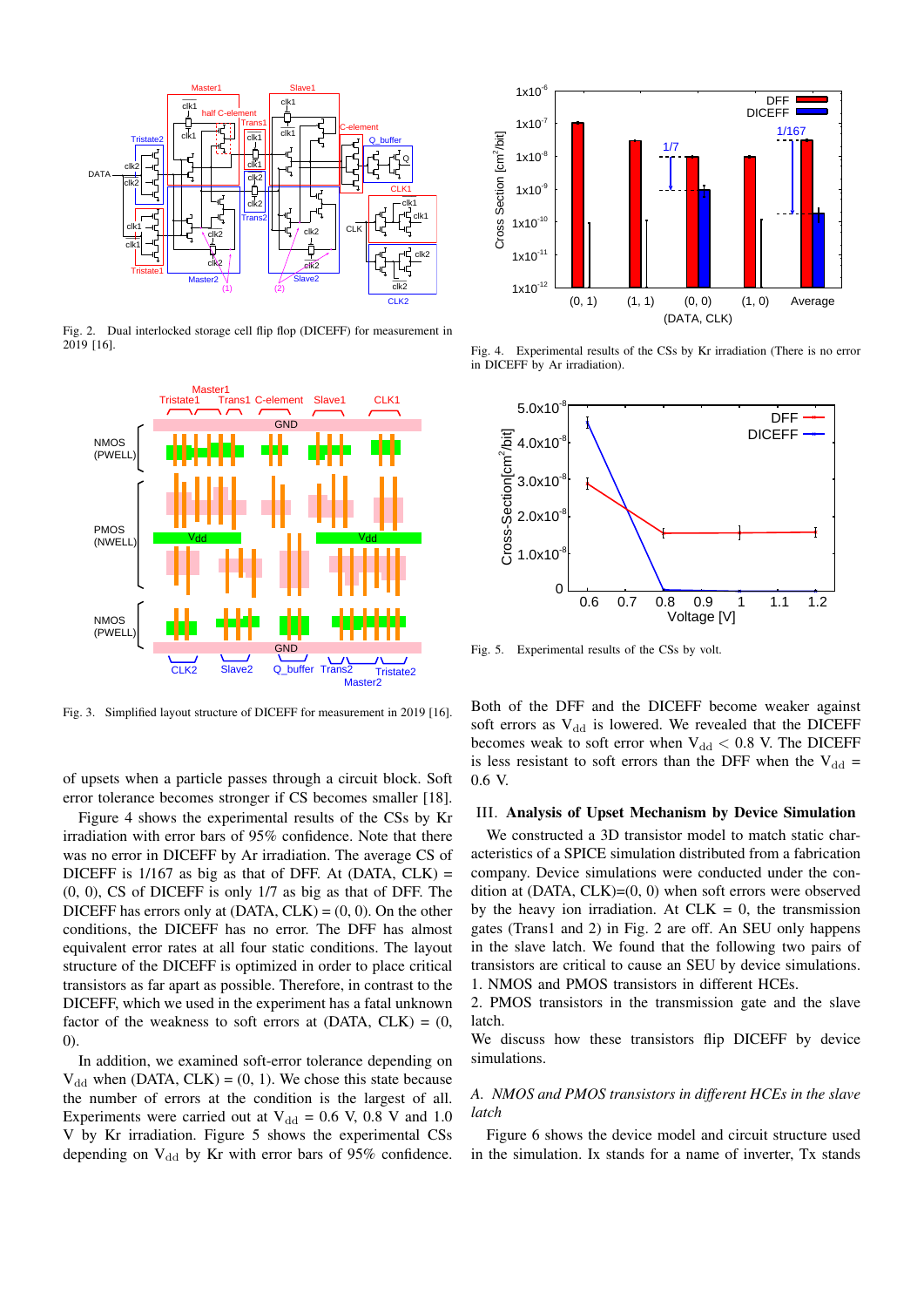

Fig. 6. Circuit diagram of the slave latch and top view of the device model (NMOS and PMOS in the slave latch).

for a name of transmission gate and Nx stands for a name of node. In the fabricated layout structure, all pairs of NMOS transistors in the four HCEs are placed as far apart as possible. But the pair of NMOS and PMOS transistors are closely placed. To reduce simulation time with keeping accuracy, the transistors inside the dotted rectangles are modeled at the device level, the other transistors are modeled at the SPICE level. The layout of the device model is consistent with the layout of the circuit used for the measurement. LET of the irradiated heavy ion is 40.1 MeV·cm<sup>2</sup>/mg, assuming Kr and its track radius (*r*) is computed by Eq. (1) from [19].

$$
r \text{ [nm]} = 7.16765 \times 10^{-3} \times \sqrt{\text{LET [MeV} \cdot \text{cm}^2/\text{mg}]}
$$
 (1)

Figure 7 shows the voltage waveforms when a heavy ion hits HI1 in Fig. 6. The irradiation point, HI1 is the center of the NMOS drain diffusion region. In this case, the stored value does not upset as shown in Fig 8 showing how DICEFF is recovered by a single node upset. The high impedance node (N3) stores the upset node (N1) as described below. *V*inter denotes an intermediate voltage between Vdd and ground levels.

- 1) Heavy ion hits NMOS I2, and then N3 =  $1 \rightarrow 0$ .<br>2) When N3 upsets to 0, N0 and N4 =  $0 \rightarrow V_{\text{inter}}$ .
- When N3 upsets to 0, N0 and  $N4 = 0 \rightarrow V_{inter}$ . N1 and N5 become a high impedance but the stored value still sticks to 0.
- 3) The input of I1 and I2 become 0 and *V*inter respectively.
	- N<sub>3</sub> goes back to 1 and N<sub>2</sub> remains 1.
- 4) Both of I3 and I4 inputs are 1.

N0 and N4 go back to 0.

Figure 9 shows the voltage waveforms when a heavy ion hits HI2 in Fig 6. The irradiation point, HI2 is the intersection on the boundary between PWELL and NWELL and above the center of the NMOS gate terminal to generate electric charge in both PWELL and NWELL. In this case, the stored value upsets according to the state transition as shown in Fig 10. The same state transition occurs not only in the combination of I2 NMOS and I4 PMOS, but also in the combination of I1 NMOS and I3 PMOS.



Fig. 7. Voltage waveforms when a heavy ion is irradiated to HI1.



Fig. 8. State transitions when DICEFF recovers.

- 1) When a heavy ion hits at HI2, charge injected to I2 NMOS upsets N3 ( $N3 = 1 \rightarrow 0$ ).
- 1') The heavy ion hit also upsets N1 and N5 by charge injected at I4 PMOS. N0 and  $N4 = 0 \rightarrow V_{inter}$ .
- 2) The inputs of I1 and I2 become 1 and  $V_{\text{inter}}$  respectively.

N2 upsets to 0 but N3 remains 0.

3) Both of I2 and I3 inputs upsets. Then N0 and N4 upset to 1.

We investigated the critical charge of the master latch and slave latch by circuit simulation. Figure 11 shows simplified block of DICEFF layout structure for measurement in 2019. Master1 and Master2 are separated. Slave 1 and Slave 2 are similarly separated. When  $CLK = 1$ , charge is injected into the two places (1). When  $CLK = 0$ , charge is injected into the two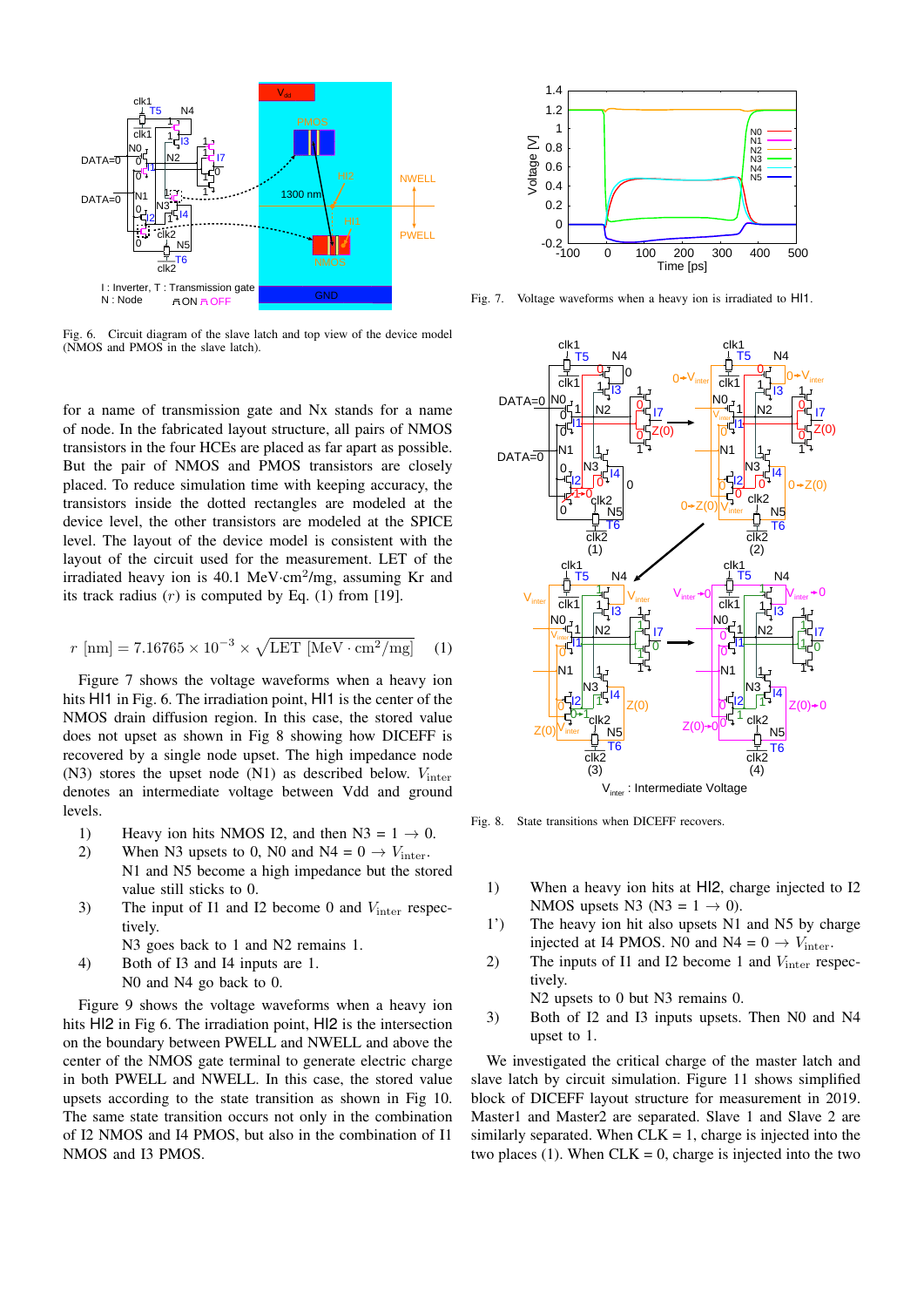

Fig. 9. Voltage waveforms when a heavy ion is irradiated to HI2.



Fig. 10. State transitions when DICEFF upsets due to simultaneous charge injections at NMOS I2 and PMOS I4.

places (2). Table I shows the critical charge for each (DATA, CLK). When (DATA, CLK) =  $(0, 1)$ ,  $(1, 0)$ , the combination of transistors that are off does not occur SEU, so the critical charge is 100 fC or more. The master latch  $($ (DATA, CLK) = (1, 1)) has the critical charge 1.4 times larger than that of the slave latch ((DATA, CLK) =  $(0, 0)$ ). When the master latch stores the value (CLK = 1), the transmission gates (Trans1 and 2) are on. Since many elements are connected, the master latch has the larger parasitic capacitance than that of the slave latch.

| Tristate1                          | Master1 |               | Trans1           | C-element     | Slave1 |             | CLK1 |           |
|------------------------------------|---------|---------------|------------------|---------------|--------|-------------|------|-----------|
| (N)                                | (N)     |               | (N)              | (N)           | (N)    |             | (N)  |           |
| Tristate1<br>Master1<br>(P)<br>(P) |         | Trans1<br>(P) | C-element<br>(P) | Slave1<br>(P) |        | CLK1<br>(P) |      |           |
| CLK <sub>2</sub>                   |         | Slave2        |                  | Q_buffer      | Trans2 | Master2     |      | Tristate2 |
| (P)                                |         | (P)           |                  | (P)           | (P)    | (P)         |      | (P)       |
| CLK <sub>2</sub>                   |         | Slave2        |                  | Q_buffer      | Trans2 | Master2     |      | Tristate2 |
| (N)                                |         | (N)           |                  | (N)           | (N)    | (N)         |      | (N)       |

Fig. 11. Simplified block of DICEFF layout structure for measurement in 2019.

TABLE I CRITICAL CHARGE OF DICEFF MEASURED IN 2019 FOR EACH (DATA, CLK).



Fig. 12. Circuit diagram of the slave latch and top view of the device model (PMOS in the transmission gate and slave latch).

# *B. PMOS transistors in the transmission gate and the slave latch*

Figure 12 shows a device model and the circuit structure for device simulations. LET of an irradiated heavy ion is 40.1 MeV*·*cm<sup>2</sup> /mg, assuming Kr and its track radius is calculated by Eq. (1). Since drain and source terminals of the transmission gates are not directly connected to GND nor  $V_{dd}$ , an SET pulse is generated only by charge collection. On the other hand, in logic gates such as an inverter, body potential can be elevated by a particle hit and then the parasitic bipolar transistor composed of drain, source and body terminals turns on to generate an SET pulse. The irradiation point, HI3 is the center of PMOS1 (transmission gate) drain region. Figure 13 shows the definition of irradiation angles. No upset occurs at  $\phi = 0^\circ$ , but an upset occurs at  $\phi = 45^\circ$ . Figure 14 shows the voltage waveforms when a heavy ion is irradiated at *ϕ* = 45*◦* . In outer space, heavy ions come from any angle. Those combinations of PMOS and NMOS transistors become a critical pair to cause soft errors.

When two transistors simultaneously collect carriers by a heavy ion hit and all high impedance nodes are wiped out, an SEU easily occurs at DICEFF. The high impedance nodes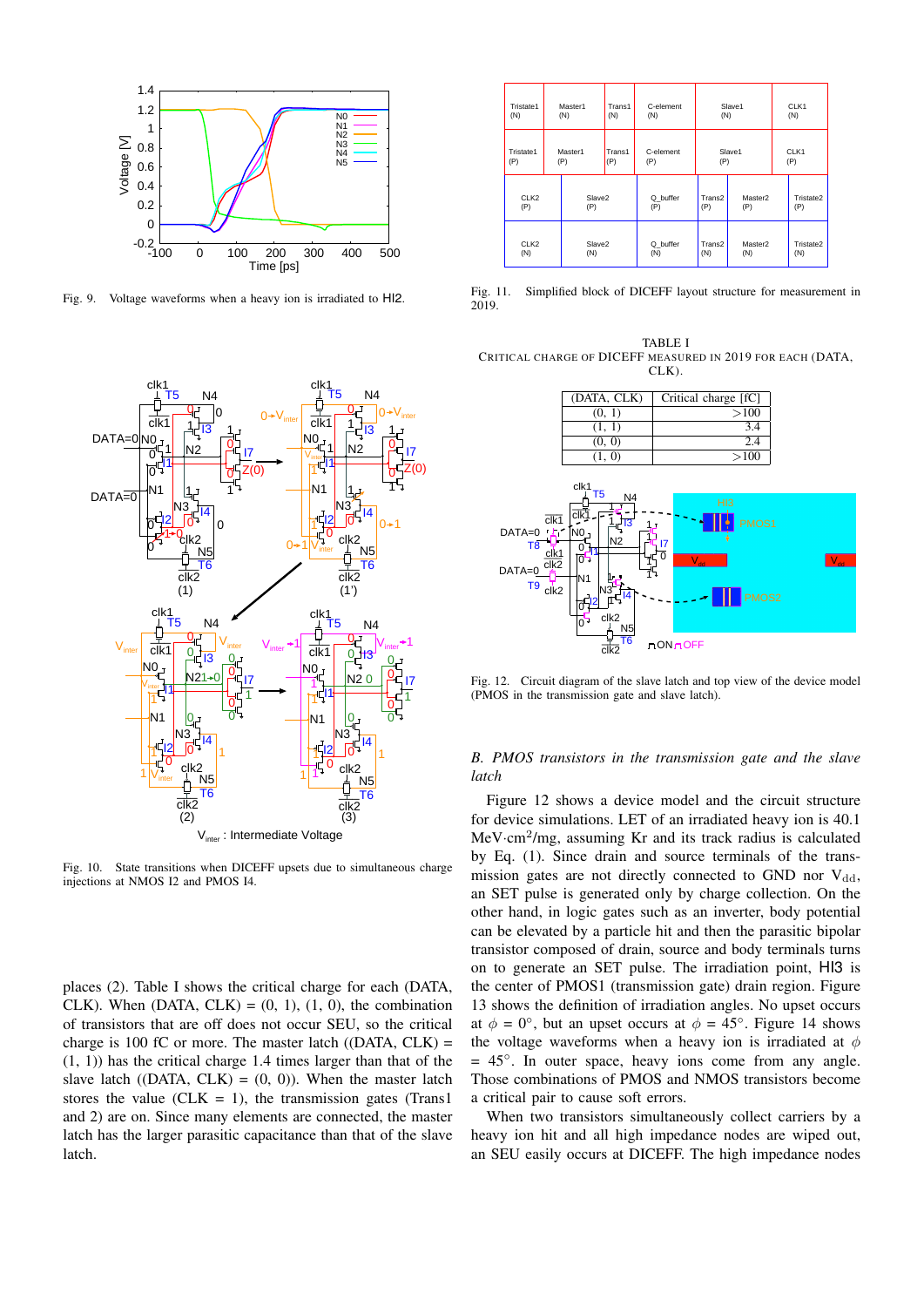

Fig. 13. Definition of irradiation angle.



Fig. 14. Voltage waveforms when a heavy ion irradiated to HI3 at  $\phi = 45^\circ$ .

play the important roles to soft error tolerance in DICEFF. The device simulations clearly proves that the DICEFF we measured becomes vulnerable to soft errors due to the simultaneous upsets on the four nodes connected to different HCEs in the slave latch or the four nodes connected to the PMOS transistors in transmission gates and the slave latch. There are 50 pairs of transistors that cause soft errors in DICEFF when they simultaneously turn on.

# *C. Root cause of increased CS of DICEFF at lower supply voltage*

Device simulations were conducted under the condition at (DATA, CLK)=(0, 1) and  $V_{dd} = 0.6 V$  when a lot of soft errors were observed by heavy ion irradiation. We focused on PMOS transistors in the master and slave latches. Figure 15 shows the device model and circuit structure for device simulations. LET of the irradiated heavy ion is 40.1 MeV·cm<sup>2</sup>/mg, assuming Kr and its track radius is calculated by Eq. (1). The irradiation point, HI4 is the center of the ST2 PMOS (transmission gate) drain region. The irradiation angle is  $\phi = 0^\circ$ . At V<sub>dd</sub> = 1.2 V, the stored value does not upset as shown in Fig. 16. While at  $V_{dd} = 0.6$  V, the stored value upsets as shown in Fig. 17. At  $V_{dd} = 0.6V$ , the amount of increase in the potential of the node connected ST2 is smaller than at  $V_{dd} = 1.2V$ . As the amount of charge collected in ST2 decreased, the charge was also collected in MI1. Table II shows threshold LET values of several supply voltages when a heavy ion is irradiated to HI4. Threshold LET decreases as  $V_{dd}$  becomes lower. Even in the same circuit, by decreasing  $V_{dd}$ , the number of transistor pairs that cause SEU increases.



Fig. 15. Circuit diagram of the slave latch and top view of the device model (PMOS in the master and slave latches).



Voltage waveforms when a heavy ion is irradiated to HI4 at  $V_{dd}$ Fig. 16.<br>=  $1.2$  V.



Fig. 17. Voltage waveforms when a heavy ion is irradiated to  $H14$  at  $V_{dd}$  $= 0.6$  V.

TABLE II THRESHOLD LET OF EACH  $V_{dd}$  when a heavy ion is irradiated to HI4.

| IV1<br>Vaa | Threshold LET $[MeV \cdot cm^2/mg]$ |
|------------|-------------------------------------|
| 0.6        |                                     |
| 0.8        |                                     |
| 10         | 136                                 |
| 19         | >200                                |

## IV. Examination of Countermeasures by Device Simulation

The discussion so far has been about our DICEFF in Fig. 2, which we measured in 2019, and now we discuss a newlydesigned DICEFF in Fig. 18, which will measure in 2020. Compared with Fig. 2, one inverter before the output stage is removed to reduce area and delay time. Due to the circuit change, the condition with the lowest soft error tolerance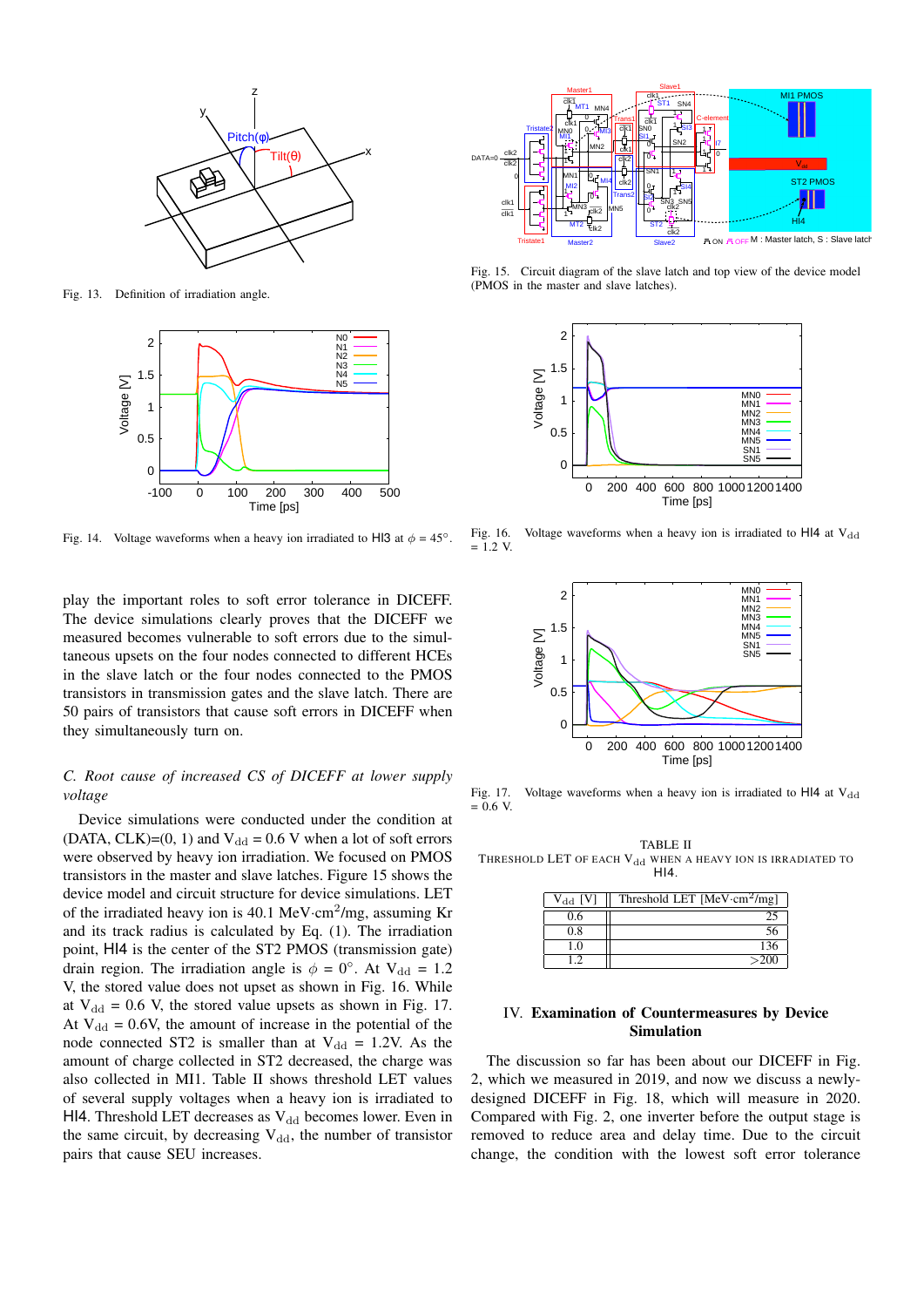

Fig. 18. DICEFF measured in 2020.



Fig. 19. Simplified layout structure, circuit diagram of the slave latch and top view of the device model used horizontally separation at NMOS and PMOS transistors in different HCEs in the slave latch.

changed from (DATA,  $CLK$ ) = (0, 0) to (1, 0).

We performed device simulations to examine radiation tolerance of different layout structures. Since the DICEFF must be embedded to a standard cell library, its cell height is fixed. Transistors in a critical pair can only be moved horizontally to keep the cell height.

# *A. NMOS and PMOS transistors in different HCEs in the slave latch (I7 NMOS and I8 PMOS)*

Device simulations are performed by horizontally shifting PMOS (I8) locations. Irradiation points are moved along the boundary between PWELL and NWELL, to find out the minimum distance  $D_1$  not to occur an upset at any irradiation point. Figure 19 shows the top view of the 3D device model. Soft error occurs in the range of  $-2250$  nm  $\lt D_1$   $\lt 1250$  nm at vertical hit,  $-2600 \text{ nm} < D_1 < 2000 \text{ nm}$  at  $\theta = 45^\circ \text{ hit}$ .

# *B. PMOS transistors in the transmission gate and the slave latch (TG2 PMOS and I8 PMOS)*

Device simulations are performed by horizontally shifting the transmission gate PMOS (TG2)  $D_2$ . The irradiation points are always at the center of the PMOS (TG2) drain region. Soft error does not occur at vertical hit and occurs in the range of *−*1750 nm *< D*<sup>2</sup> *<* 0 nm at *ϕ* = 45*◦* hit.

# *C. PMOS transistors in different HCEs in the slave latch (I4 PMOS and I8 PMOS)*

Device simulations are performed by horizontally shifting the transmission gate PMOS  $(14)$   $D_3$ . The irradiation points are always at the center of the PMOS1 drain region. Soft error occurs in the range of  $-2200 \text{ nm} < D_3 < -750 \text{ nm}$  at  $\phi =$ 45*◦* hit.

Figure 20 (a) shows a simplified layout diagram of a standard DICEFF as a reference. Figure 20 (b) shows a layout structure that improves soft error tolerance by separating inverters in the slave latch. Figure 20 (c) shows another layout structure that improves soft error tolerance by separating PMOS and NMOS transistors in I3, I4, I7 and I8. The dotted sky blue arrows indicate a pair of transistors that is tolerant to soft errors up to Kr irradiation by device similations. We designed 6 different layout structures : 3 different well tap shapes of the two proposed layouts (DICEFF2 and DICEFF3). Their layouts were designed according to the template of a 9-pitch standard cell library on the 65 nm process. The cell height of them is doubled in order to decrease the number of metal layers for the cell routing. All designed DICEFFs use only three metal layers for the cell routing. The conventional single-height cell increase the number of routing layers and prolong the total routing length, which have negative impacts on routability and cell performance. NG means 'no guard ring'. The guard ring is an n+ or p+ diffusion layer path to absorb charge generated in the wells pulled down to GND or up to  $V_{dd}$ . It is effective to suppress fluctuations of the substrate potential close to vulnerable transistors. It is effective to suppress latch-up, but it can also suppress the parasitic bipolar effect. PG (Partial Guard ring) has a separate guard ring only in the vertical direction. PG+ fills a well tap to the empty space in addition to PG. Figure 21 shows the layout structure of DICEFF3PG+. Table III shows the results of delay time, power consumption by circuit simulations at  $V_{dd}$  = 1.2 V and area of the proposed DICEFFs considering parasitic components extracted from layout patterns. D-Q delay is the minimum delay time from D to Q including setup time before a clock edge. All values are normalized to those of DICEFFNG1. The values in parentheses are normalized to those of DICEFF2NG. The power consumption of the proposed FFs are 12-14% larger than that of DICEFFNG1. The delay times of the proposed FFs are 15-16% longer than that of DICEFFNG1. The areas of the proposed FFs are 39- 46% larger than that of DICEFFNG1. The overheads of the proposed FFs are less than 5%.

#### V. Experimental Results

A test chip was fabricated in a 65 nm bulk process in order to evaluate soft-error tolerance. Four chips are mounted in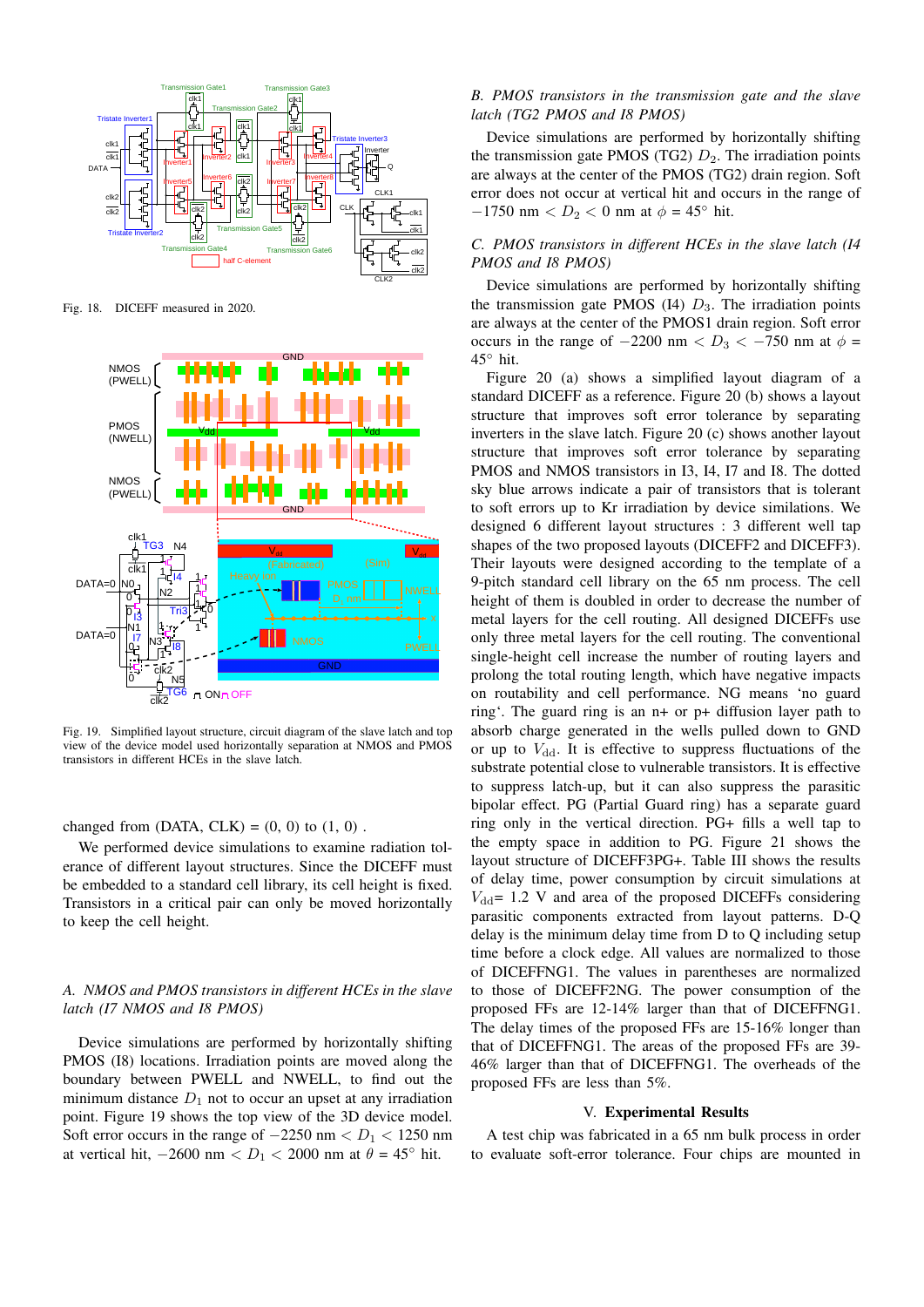

Fig. 20. Simplified block of conventional and proposed layout structures.



Fig. 21. Simplified layout structure of DICEFF3PG+ (Partial Guard ring + well tap in empty space).

a package. The test chip contains 12,064-bit DFFs, 14,416 bit each DICEFFs. All FFs are connected in series to form a shift register. We evaluated soft error tolerance by heavy ion irradiation. Heavy ion irradiation tests were conducted by Ar and Kr ions at Takasaki Ion accelerators for Advanced Radiation Application (TIARA). We used Ar (LET : 15.8 MeV*·*cm<sup>2</sup> /mg) and Kr (LET : 40.3 MeV*·*cm<sup>2</sup> /mg) for measurement. Irradiation tests were done at the static conditions of (DATA, CLK) =  $(0, 0)$ ,  $(0, 1)$ ,  $(1, 0)$ , and  $(1, 1)$  and  $V_{dd}$  = 0.6 V, 0.8 V, 1.0 V and 1.2 V. Each irradiation time was 30 sec, and irradiation was repeated for 5 times per conditions.

SIMULATION RESULTS OF AREA, D-Q DELAY, POWER AND NUMBER OF TRANSISTOR OF EACH FF AT  $V_{dd}$  = 1.2 V. ALL VALUES ARE NORMALIZED TO THOSE OF DICEFFNG1. THE VALUES IN PARENTHESES ARE NORMALIZED TO THOSE OF DICEFF2NG.

| FF         | Power  | D-O delay | Area   |
|------------|--------|-----------|--------|
| DICEFFNG1  | 1.00   | 1.00      | 1.00   |
| DICEFFPG1  | 1.00   | 1.00      | 1.00   |
| DICEFF2NG  | 1.12   | 1.15      | 1.39   |
|            | (1.00) | (1.00)    | (1.00) |
| DICEFF2PG  | 1.12   | 1.15      | 1.39   |
|            | (1.00) | (1.00)    | (1.00) |
| DICEFF2PG+ | 1.12   | 1.15      | 1.39   |
|            | (1.00) | (1.00)    | (1.00) |
| DICEFF3NG  | 1.14   | 1.15      | 1.46   |
|            | (1.02) | (1.00)    | (1.05) |
| DICEFF3PG  | 1.14   | 1.15      | 1.46   |
|            | (1.02) | (1.00)    | (1.05) |
| DICEFF3PG+ | 1.14   | 1.16      | 1.46   |
|            | (1.02) | (1.01)    | (1.05) |



Fig. 22. Experimental results of CSs by Kr irradiation at  $V_{dd} = 1.2$  V.

The irradiation procedure was as follows. The measurements for  $V_{dd} = 1.2$  V were skipped 3) and 5).

- 1) Initialize serially-connected FFs by all 0 or all 1  $(V_{dd} = 1.2 V).$
- 2) Stabilize CLK to 0 or 1 ( $V_{dd} = 1.2$  V).
- 3) Decrease  $V_{dd}$  to 0.6 V, 0.8 V or 1.0 V.
- 4) Expose heavy ions.
- 5) Increase  $V_{dd}$  to 1.2 V.
- 6) Read out stored data of FFs ( $V_{dd} = 1.2$  V).<br>
7) Count the number of upsets.
- Count the number of upsets.
- 8) Repeat 1) 7) for four (DATA, CLK) conditions and four supply voltages.

The CS of all DICEFF by Ar irradiation were the error bar range and the CSs were less  $1 \times 10^{-10}$  cm<sup>2</sup>/bit. The CS of the DFF was about <sup>1</sup>*×*10*−*<sup>8</sup> cm<sup>2</sup> /bit. The DICEFF has more than 140x better soft error tolerance than the DFF by Ar irradiation. Figure 22, 23, 24 and 25 show the experimental results of the CSs by Kr irradiation with error bars of 95% confidence. Table IV shows the value of the average CS normalized by DFF. The average CS of all DICEFF without DICEFF3NG is 1/300 as big as that of DFF at  $V_{dd} = 1.0$  V and 1.2V. The average CS of DICEFF1 and DICEFF2 is 1/7 or 1/8 as big as that of DFF, but the average CS of DICEFF3PG+ is 1/58 as big as

#### TABLE III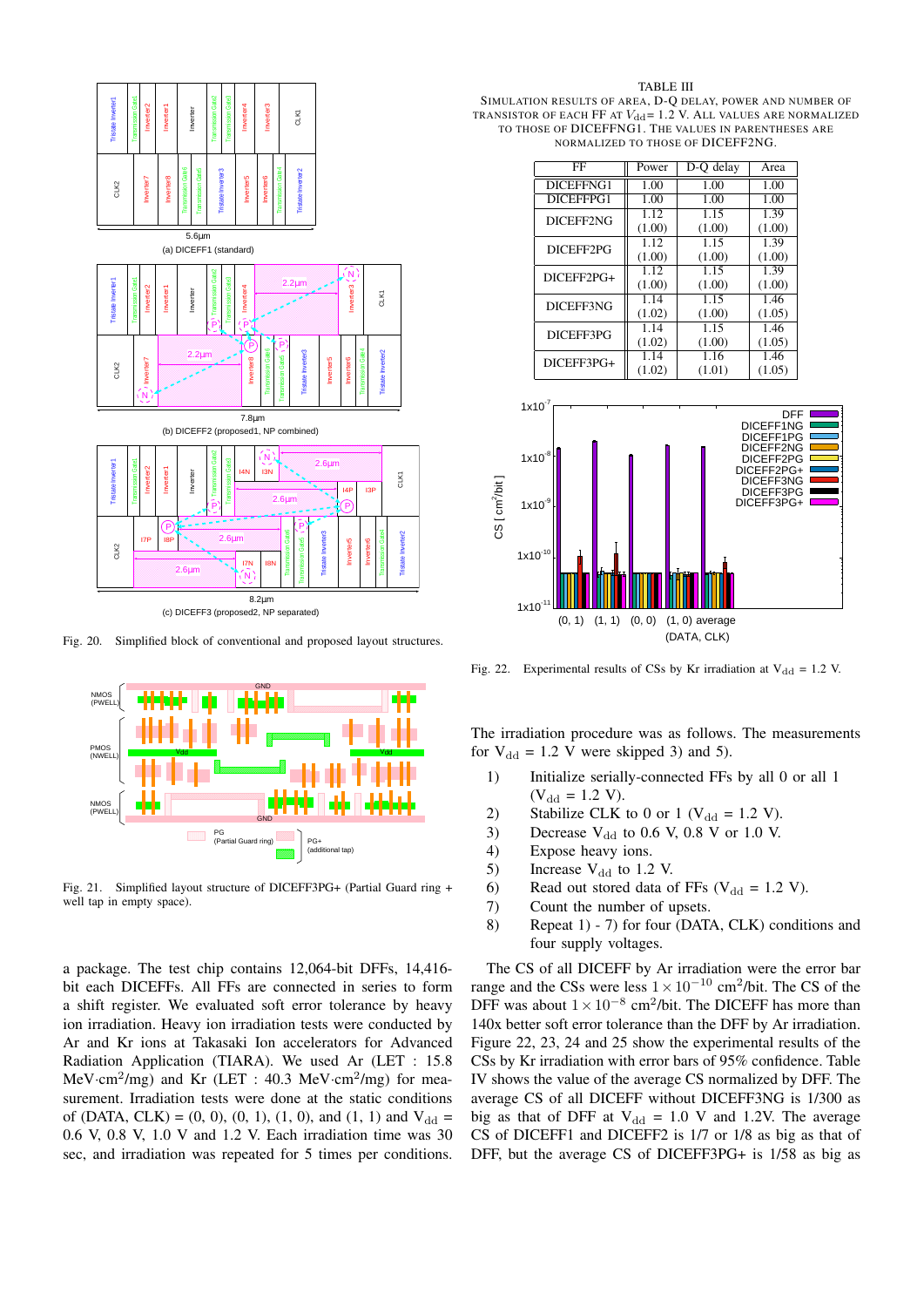

Fig. 23. Experimental results of CSs by Kr irradiation at  $V_{dd} = 1.0 V$ .



Fig. 24. Experimental results of CSs by Kr irradiation at  $V_{dd} = 0.8$  V.



Fig. 25. Experimental results of CSs by Kr irradiation at  $V_{dd} = 0.6$  V.

that of DFF at  $V_{dd} = 0.6$  V. The average CS of DICEFF3PG+ is 1/7 as big as that of the regular DICEFF (DICEFF1NG) at  $V_{dd}$  = 0.6 V. The DICEFF has errors at  $V_{dd}$  = 0.8 V when (DATA, CLK) = (1, 0). The DICEFF has errors at  $V_{dd} = 0.6$ V when (DATA,  $CLK$ ) = (1, 0) and (1, 1). The DICEFF has the lowest soft error tolerance at  $(DATA, CLK) = (1, 0)$ . This result agrees with the result in Table I.

TABLE IV EXPERIMENTAL RESULTS OF THE AVERAGE CSS BY KR IRRADIATION. THE CSS ARE NORMALIZED TO THAT OF DFF.

| FF           | CS               |          |          |         |  |  |
|--------------|------------------|----------|----------|---------|--|--|
|              | $V_{dd} = 1.2 V$ | 1.0      | $0.8$ V  | 0.6V    |  |  |
| <b>DFF</b>   | 1/1.00           | 1/1.00   | 1/1.00   | 1/1.00  |  |  |
| DICEFF1NG    | 1/321.50         | 1/325.05 | 1/79.17  | 1/8.68  |  |  |
| DICEFF1PG    | 1/301.37         | 1/310.89 | 1/73.39  | 1/8.90  |  |  |
| DICEFF2NG    | 1/309.86         | 1/315.26 | 1/68.95  | 1/6.95  |  |  |
| DICEFF2PG    | 1/308.00         | 1/325.05 | 1/72.46  | 1/6.98  |  |  |
| $DICEFF2PG+$ | 1/312.37         | 1/315.26 | 1/48.72  | 1/7.01  |  |  |
| DICEFF3NG    | 1/188.26         | 1/179.63 | 1/155.45 | 1/21.22 |  |  |
| DICEFF3PG    | 1/312.37         | 1/320.41 | 1/304.27 | 1/21.95 |  |  |
| DICEFF3PG+   | 1/312.37         | 1/310.89 | 1/334.64 | 1/58.17 |  |  |

#### VI. Conclusion

In the previous experimental results measuring radiation tolerance of the DFF and DICEFF in the 65nm bulk process by heavy ions, the DICEFF has no error by Ar irradiation. The DICEFF has 167x better soft error tolerance than the DFF by Kr irradiation, but the DICEFF has only 7x better soft error tolerance than the DFF at  $(DATA, CLK) = (0, 0)$ while the DICEFF has no error at the other three (DATA, CLK) states. The DICEFF also becomes less resistant to soft errors than the DFF at  $(DATA, CLK) = (0, 1)$  when the  $V_{\rm dd}$  = 0.6 V. We investigated the root cause of the low soft error tolerance by device simulations. At NMOS and PMOS transistors in different HCEs in the slave latch, two nodes are upset simultaneously by a single heavy ion hit and then SEU occurs. At PMOS transistors in the transmission gate and the slave latch, no upset occurs at  $\phi = 0^\circ$ , but an upset occurs at  $\phi = 45^\circ$ . At (DATA, CLK) = (0, 1), threshold LET is over 200 MeV·cm<sup>2</sup>/mg when  $V_{dd} = 1.2$  V, but is decreased to 28 MeV·cm<sup>2</sup>/mg when  $V_{dd} = 0.6$  V. We also investigated the minimum distance that does not upset by Kr 45*◦* hits by horizontally shifting critical transistors. No upset occurs by shifting critical transistors over  $2\mu$ m but the area penalties are 39-46%. We measured radiation tolerance of the DFF and DICEFF in the 65nm bulk process by heavy ions. In the experimental results, the DICEFF has more than 140x better soft error tolerance than the DFF by Ar irradiation. The DICEFF has 300x better soft error tolerance than the DFF by Kr irradiation when  $V_{dd} = 1.0 V$  and 1.2 V, but the DICEFF without DICEFF3 has only 7x or 8x better soft error tolerance than the DFF when  $V_{dd} = 0.6$  V. The DICEFF3PG+ has 58x better soft error tolerance than the DFF and 58x better soft error tolerance than the regular DICEFF when  $V_{dd} = 0.6$  V. The DICEFF has errors at  $V_{dd} = 0.6$  V when (DATA, CLK)  $= (1, 0)$  and  $(1, 1)$ . The DICEFF has the lowest soft error tolerance at  $(DATA, CLK) = (1, 0)$ . This result agrees with the result that the master latch has the critical charge larger than that of the slave latch by curcuit simulations. The distance is not scaled by technology downscaling, which means area overhead becomes larger in more scaled process technologies. There are lots of pairs of transistors in DICEFF that must not upset at the same time. As technology downscaling, it becomes more difficult to keep all the distances between these transistors enough not to upset simultaneously. Therefore, a mitigation technique other than DICEFF is better in advanced scaled bulk processes.